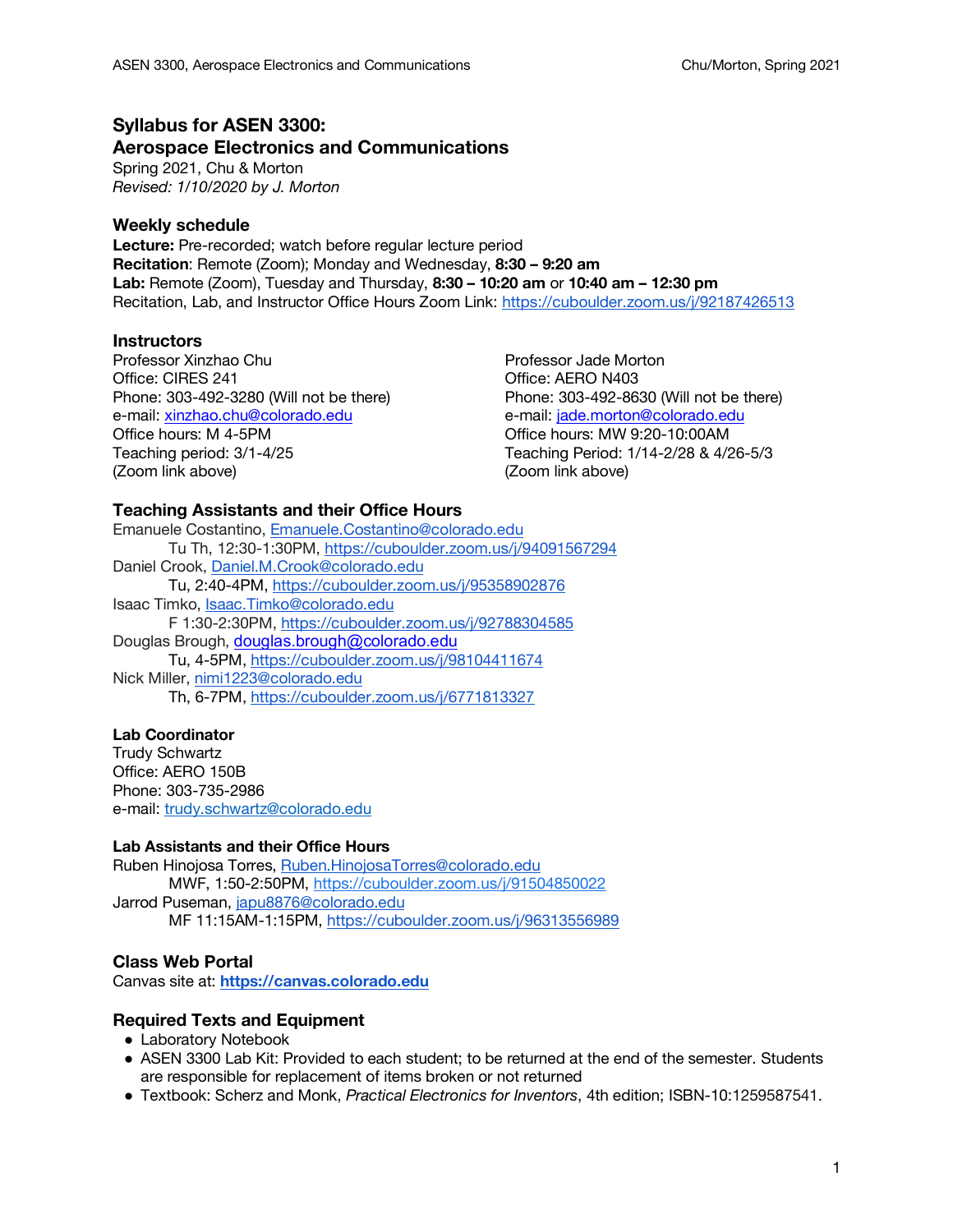Available online at:

https://www.accessengineeringlibrary.com/content/book/9781259587542?implicit-login=true

### **Suggested Reference Texts**

- Horowitz and Hill, *The Art of Electronics*, 3rd edition; ISBN-10: 0521809266
- Wolfson, *Essential University Physics, Volume 2, 3rd edition: ISBN-10: 0321976428*
- Makarov, Ludwig and Bitar, *Practical Electrical Engineering*, Springer, 2016; ISBN 978-3-319-21173- 2 (available as an eBook)

### **Course Overview**

Modern aerospace vehicles rely on electronics, computers, and communications as essential system components. While these systems are most often designed by Electrical Engineers, to be effective as system designers, integrators, and analysts, Aerospace Engineers must have a solid understanding of these critical subsystem areas. The aim of this course is to provide an overview of analog electronics, digital electronics, and communication system concepts as they are used in the aerospace industry. **The emphasis is on practical, hands-on experience and important concepts in a select number of key areas**. Throughout the course, students work in teams to design, build, test, and analyze electronic circuits, work with electronic instruments, interface these instruments to a computer, and implement a communications link. It is our goal that students walk away from this class with a basic understanding of instrumentation electronics, computer interfacing, and radio communications. This understanding is derived from experience building and working with real electronics in the lab.

## **Course Outline**

The course is divided into three main sections: i) analog electronics, ii) digital electronics, and iii) communications. A number of the lab experiments in all three sections are designed to utilize the Analog Devices ADXL321 or 326 accelerometer. In the Analog Electronics section of the course we look at the accelerometer output to study vibrations of a beam. In the process, we build passive circuits to lower the output range of the accelerometer and active circuits to amplify it, conditioning circuits to filter noise in the output, and learn to use multimeters, oscilloscopes, and spectrum analyzers. In the second section of the course on Digital Electronics, we log data from the accelerometer instrument to the lab station computers and discuss relevant issues such as communications protocols, analog-to-digital and digital-to-analog conversions, and sampling. In the final section of the course on Communications, we will use the accelerometer data as a source of telemetry; modulate carrier signals, compute satellite communications link budgets, and design and conduct a GPS receiver experiment.

### **Prerequisites**

Physics II, Aerospace Mathematics, and Introduction to Dynamics and Systems are prerequisites for this course. In fact, much of the material covered in this class you have been exposed to already in these earlier courses. We expect you to build upon this experience base and make connections between the new material and the old. In ASEN 2001-2004 you have seen and used instrumentation electronics, but in general, someone else took care of designing them. In Physics II you covered some circuit theory, but did not build any practical systems. For this course it is assumed that you have a working knowledge of the prerequisite material. We will build on this foundation by revisiting these topics in more details and conducting hands-on laboratory experiments.

## **Class Format**

The semester is organized into 12 weekly laboratory modules with other weeks utilized for exams. With the exception of the first lab, each lab module lasts one week beginning with the Monday lecture session. The Monday lecture introduces the concepts and materials to be studied in the lab, and provides an overview of the reading materials and the lab activities, including a pre-lab homework assignment. The following Tuesday lab session begins with an evaluation of the pre-lab assignment, followed by group lab work for the remainder of the period. Instructors and teaching assistants are available on Zoom to answer questions, demonstrate how to use equipment, and discuss the material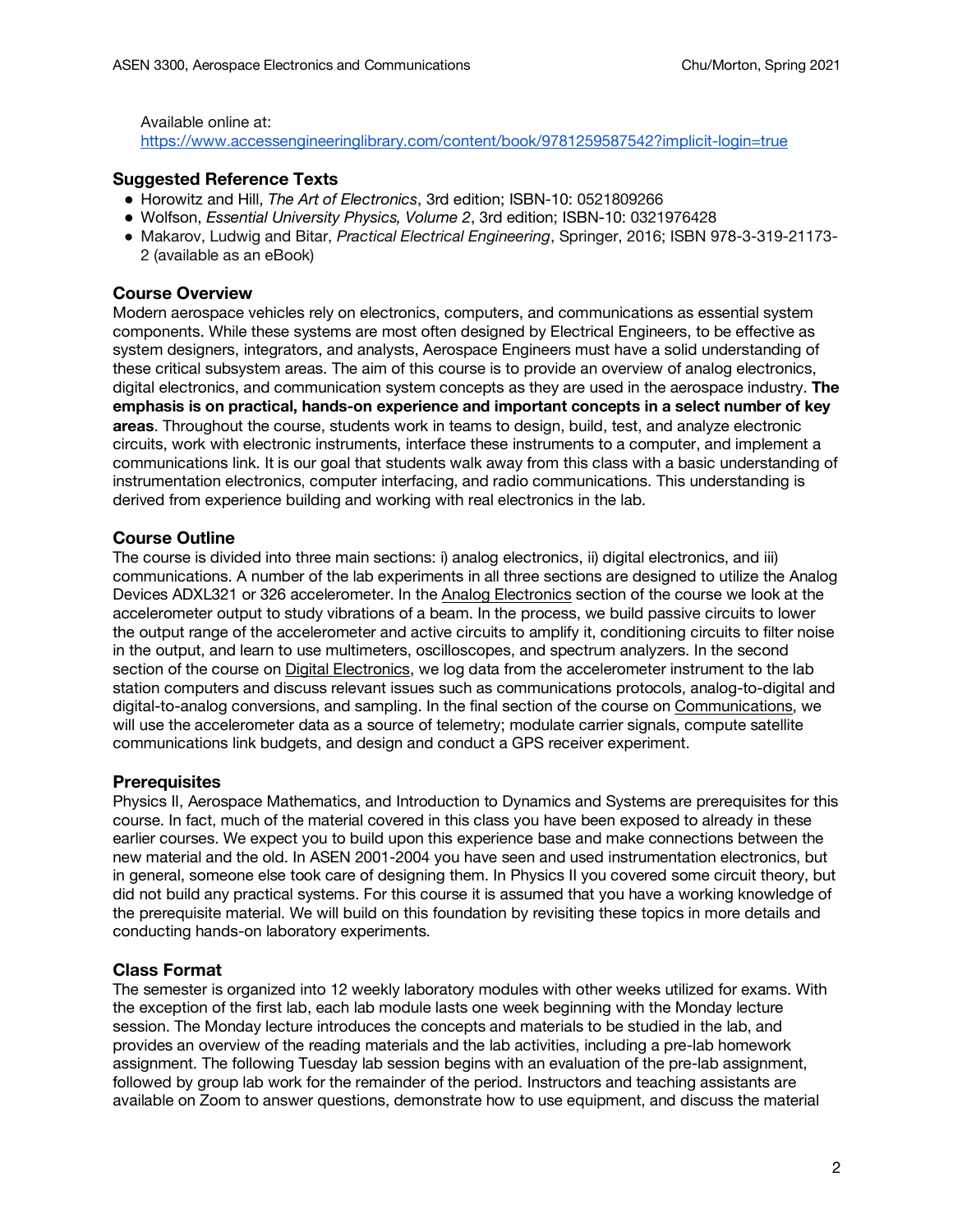with individual lab groups. The second lecture period is used to finish the topic of the ongoing lab and answer questions about the experiments. A weekly quiz will be given during last 10 minutes of the second lecture. Thursday's lab section continues the group work on the lab with emphasis on documentation of method and analysis of results for inclusion in the lab report. **Group lab reports are due 5PM on Monday** and will be submitted as **online via Gradescope** (as a PDF) for grading. Please review the Lab Guidelines handout for more information. The group lab reports are graded and returned to your group in one week whenever possible.

## **Assessment / Written and Practical Exams**

Assessment of individual student knowledge and ability is conducted **using written and practical examinations**. For the schedule of the exams please see the class semester schedule. Written exams will take place remotely & synchronously (i.e. at home) and the practical exam will take place at home. The practical exam involves demonstrating knowledge and skills such as proper use of equipment, how to set up a circuit, and how to perform measurements.

## **Course Grading**

| <b>Type</b>          | <b>Description</b>           | Percentage |
|----------------------|------------------------------|------------|
| Individual Work (IW) | Quizzes (best 11 out of 12)  | 10%        |
| (60% total)          | Written Exam #1              | 10%        |
|                      | Written Exam #2              | 10%        |
|                      | <b>Final Written Exam</b>    | 20%        |
|                      | <b>Practical Exam</b>        | 10%        |
| Group Work (GW)      | Lab Reports + Prelab (12)    | 40%        |
|                      | Peer Evaluation Factor (PEF) | $0.5 - 1x$ |
| Final Grade (FG)     | $FG = IW + (PEF \times GW)$  | 100%       |

The final grade is a combination of individual and group work.

**Final Course Grade:** Your final course grade is computed as follows:

- Your individual grade is calculated as IW/0.6 (normalized to the 60% maximum)
- If your individual grade is C or better, then your final grade (FG) is the sum of the Individual Work (IW) and Group Work (GW) grades:

$$
FG = IW + (PEF \times GW)
$$

- If your individual grade is below a C, then your final grade is the individual grade.
- The Peer Evaluation Factor (PEF) is a percentile value of your effort in the lab and completing the report.

## **Rationale for course assignments:**

- Homework reinforces the mental processes that help you to become proficient in a subject. In addition to the assigned lab reports, we encourage you to work additional problems for practice. Before beginning any assignment, you should read the text and work the examples in the text.
- Experimental laboratory exercises are either more complex than hands-on homework or require special equipment. You will work in pairs to collect and analyze the data, as well as write up the experimental laboratory report.
- Exams and quizzes provide a gauge to determine what you have learned individually.
- Lab experiments help you to learn how to synthesize the basic concepts, methods, and tools presented in the course curriculum. The team-oriented lab approach will give you experience in working and cooperating in groups as is typical in industry.

# **Grading Philosophy**

The individual grade is the measure of the competency and will indicate your level of understanding the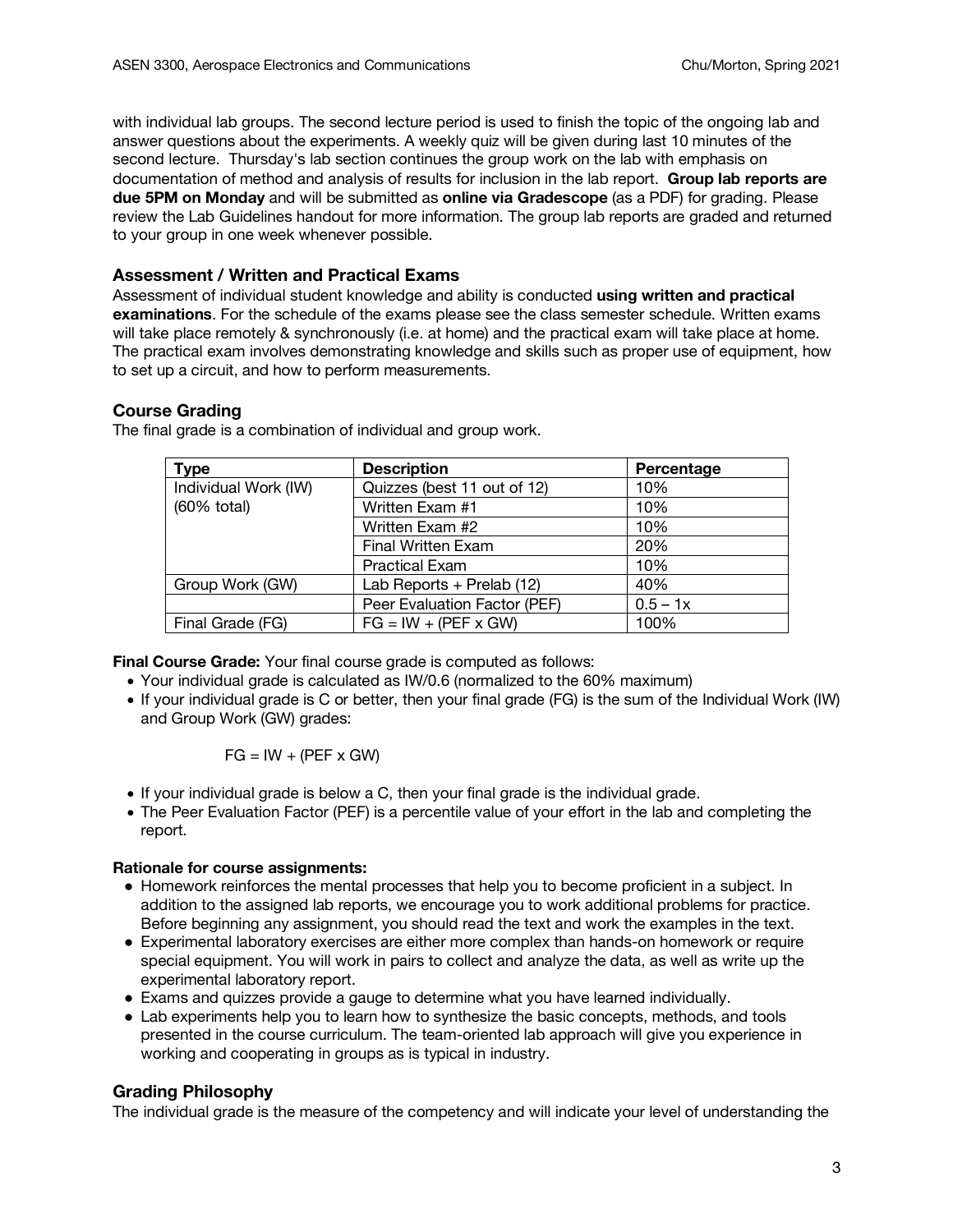course materials, and is assessed through the quizzes and exams. The group (lab) work is designed to enrich your learning experience and prepare you for success in the real-life work environment. Accordingly, the group grade is incorporated into the final grade only if your individual grade is a C or better. This policy makes it important to use the lab work to enhance your own learning. If the work in the assignment is split up among group members, be sure that the learning is not also split up, but is shared among the whole group. At the end of the semester, you will evaluate your peers and submit your scores to the instructors. The Instructors will take your input and assign a PEF score between 50% and 100% for each student for their effort in the lab and completing the reports. The group work (GW) grade will then be multiplied by the PEF score and added to the individual work (IW) score to calculate your final grade. The PEF score is thus a very significant part of your final grade and it is there to ensure that all students are contributing to the group work.

## **Cheating**

Cheating will not be tolerated and the CU Honor Code will be upheld.

As group work is part of this class (lab experiments and report), it is useful to clarify what is considered cheating. You are expected to perform the lab assignments as a group and divide the workload equally. Communication within the group is encouraged. It is OK to discuss the assignments and reports with fellow students in the class as long as this is done with the intention of learning, i.e., understanding the material. Sharing results or data analyses is permitted only under specific circumstances, when there is no way for you to retake the data or redo the analysis. For example, if you realize after finishing your lab work that your data are erroneous, you may use and analyze the data from a different group. However, in this case, you need to provide a full disclosure and explanation why data sharing was necessary, and give proper credit to the source. You may also want to notify the instructor(s) and/or the TAs.

Getting help with the lab work and reports from outside the class is generally not permitted. This includes help from senior students or using lab reports from previous years.

When in doubt about what is considered unethical, you should always exercise caution and ask the instructor(s) if they have any questions or concerns that what they are doing may be a violation of the honor code.

# **Logistics**

- 1. Students are assigned to a team of 3 persons for the duration of the semester.
- 2. Each student is issued a lab kit to take home and keep for the duration of the semester. Lost or broken components must be replaced by the student; faulty components will be replaced by the teaching team.
- 3. Teams work together to study the lab; design, implement, test, and analyze their circuits; and write the lab reports. Students are encouraged to collaborate in preparing for quizzes, discussing lab questions and results.
- 4. Each individual student can decide how to organize their own notes, but results should be clearly transcribed into the final lab document.
- 5. Weekly quizzes and all exams are to be completed individually. Any type of collaboration or copying constitutes cheating and will result in a zero grade for all parties involved and will be reported. A repeated instance of cheating will be reported on the student's permanent record and will result in an F for the course. Please see also Honor Code web pages at http://www.colorado.edu/academics/honorcode/.
- 6. Weekly quizzes will be conducted on Canvas. The quiz will be released on **Monday at 5 pm**, and **must be completed before the first lab session on Tuesday at 8:30 am**. Students can take the quiz at a time of their convenience within this window; however, once the quiz is started, you will have 10 minutes to complete it. Once you complete the quiz, sharing questions and/or answers with other students who have not yet completed the quiz will be considered cheating.
- 7. The purpose of the prelab assignment (completed individually) is to prepare you for the weekly lab.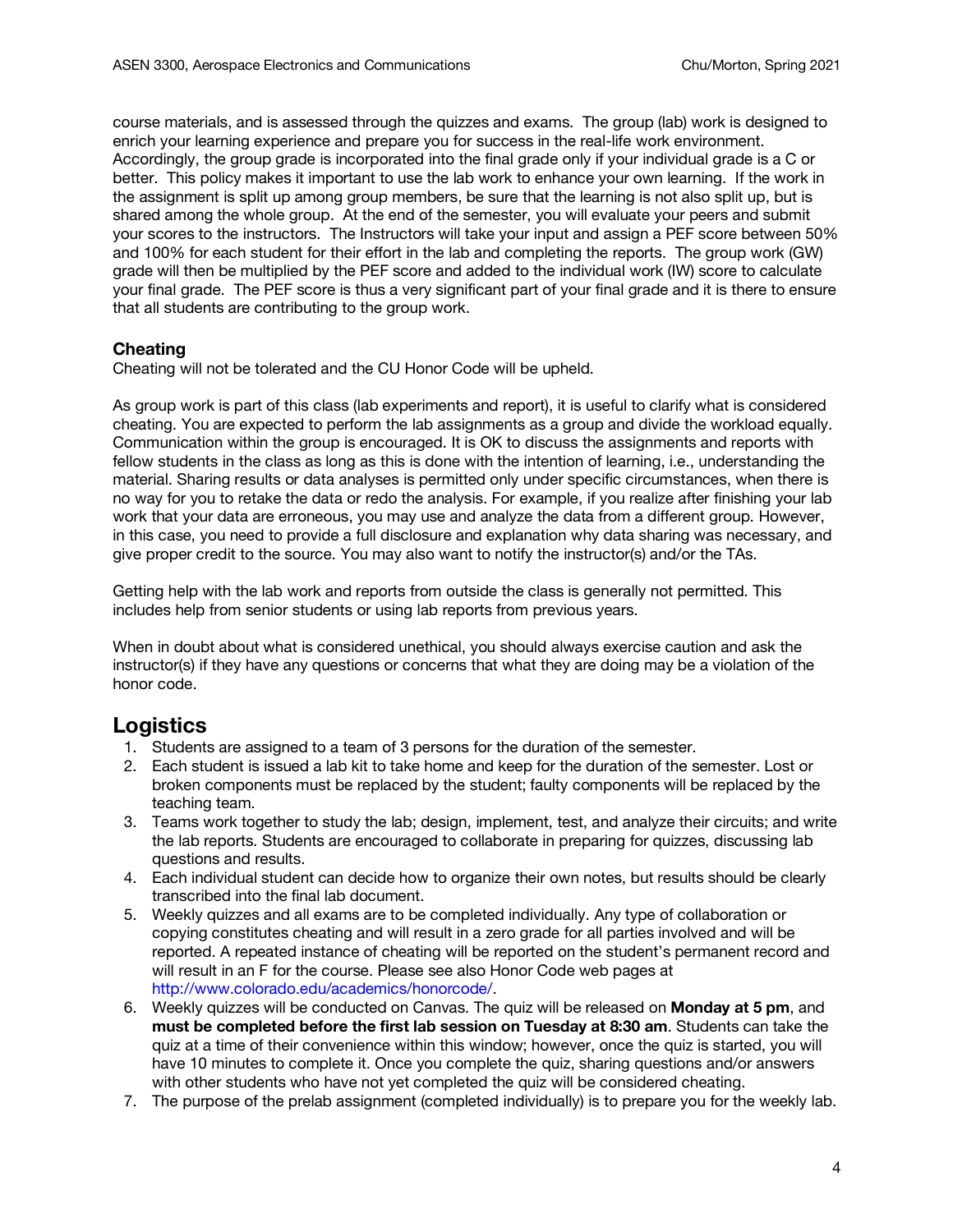It is important to complete the prelab before the first lab session; otherwise you will have difficulty completing the lab in the allotted lab time. Answers to prelab questions will be entered into Canvas, along with answers to the remainder of the lab report.

- 8. Lab exercises are conducted together with your team and a single lab report is submitted at the end of the week via Canvas. Collaborations with other groups including shared diagrams or extensive discussion of results must be acknowledged in your report. Copying text or answers from another group with or without their permission constitutes cheating and will result in a zero grade for the weekly lab module. A repeated instance of cheating will be reported on the student's permanent record and will result in an F for the course. Please see the Honor Code web pages at http://www.colorado.edu/academics/honorcode/.
- 9. Lab reports are due at 5 pm each Monday. If late, the following deductions will be made:
	- a. 10% deduction for the group if turned in before midnight the same day
		- b. 50% deduction if turned in within one week of the due date
		- c. No credit afterwards
- 10. No make-up quizzes will be given or late labs accepted (past one week) except under extenuating circumstances such as school closure or sudden illness. Your lowest quiz/prelab scores will be dropped in order to allow for unforeseen incidents.
- 11. University closure: If an assignment is due and the University is closed due to weather or other circumstance, then the assignment will be due on the next day that the University is open. In the event that a lab or lecture is cancelled due to a University closure, please check the website and Canvas announcements for updated information. All critical communications will be conveyed through Canvas announcements.
- 12. Please check your schedules as soon as possible to determine if you expect to miss class on any of these days for religious or other reasons. If there is a conflict, it is the student's responsibility to notify the instructors as soon as possible to make alternate arrangements. Make up exams due to illness require a note from a physician. Copying, collaborating, or discussing material in a written or oral exam during the exam period constitutes cheating and will result in an F for the course, and will be reported on the student's permanent record.

# **University Policies – Spring 2021**

### **Classroom Behavior**

Both students and faculty are responsible for maintaining an appropriate learning environment in all instructional settings, whether in person, remote or online. Those who fail to adhere to such behavioral standards may be subject to discipline. Professional courtesy and sensitivity are especially important with respect to individuals and topics dealing with race, color, national origin, sex, pregnancy, age, disability, creed, religion, sexual orientation, gender identity, gender expression, veteran status, political affiliation or political philosophy. For more information, see the policies on classroom behavior and the Student Code of Conduct.

### **Requirements for COVID-19**

As a matter of public health and safety due to the pandemic, all members of the CU Boulder community and all visitors to campus must follow university, department and building requirements, and public health orders in place to reduce the risk of spreading infectious disease. Required safety measures at CU Boulder relevant to the classroom setting include:

- maintain 6-foot distancing when possible,
- wear a face covering in public indoor spaces and outdoors while on campus consistent with state and county health orders,
- clean local work area.
- practice hand hygiene,
- follow public health orders, and
- if sick and you live off campus, do not come onto campus (unless instructed by a CU Healthcare professional), or if you live on-campus, please alert CU Boulder Medical Services.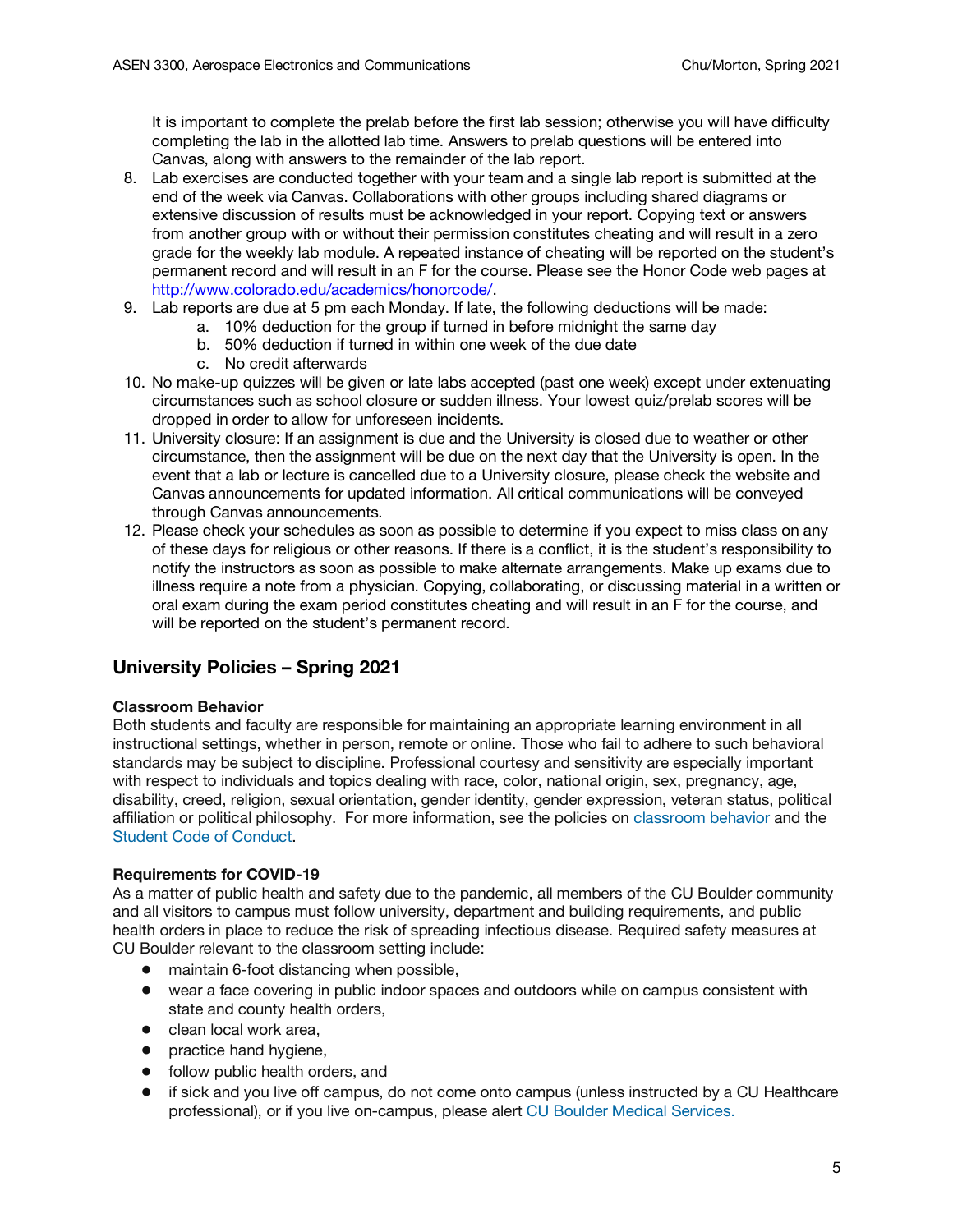Students who fail to adhere to these requirements will be asked to leave class, and students who do not leave class when asked or who refuse to comply with these requirements will be referred to Student Conduct and Conflict Resolution. For more information, see the policies on COVID-19 Health and Safety and classroom behavior and the Student Code of Conduct. If you require accommodation because a disability prevents you from fulfilling these safety measures, please see the "Accommodation for Disabilities" statement on this syllabus.

All students who are new to campus must complete the COVID-19 Student Health and Expectations Course. Before coming to campus each day, all students are required to complete the Buff Pass.

Students who have tested positive for COVID-19, have symptoms of COVID-19, or have had close contact with someone who has tested positive for or had symptoms of COVID-19 must stay home. In this class, if you are sick or quarantined, please advise the instructors as soon as possible to discuss plans going forward.

#### **Accommodation for Disabilities**

If you qualify for accommodations because of a disability, please submit your accommodation letter from Disability Services to your faculty member in a timely manner so that your needs can be addressed. Disability Services determines accommodations based on documented disabilities in the academic environment. Information on requesting accommodations is located on the Disability Services website. Contact Disability Services at 303-492-8671 or dsinfo@colorado.edu for further assistance. If you have a temporary medical condition, see Temporary Medical Conditions on the Disability Services website.

#### **Preferred Student Names and Pronouns**

CU Boulder recognizes that students' legal information doesn't always align with how they identify. Students may update their preferred names and pronouns via the student portal; those preferred names and pronouns are listed on instructors' class rosters. In the absence of such updates, the name that appears on the class roster is the student's legal name.

### **Honor Code**

All students enrolled in a University of Colorado Boulder course are responsible for knowing and adhering to the Honor Code. Violations of the policy may include: plagiarism, cheating, fabrication, lying, bribery, threat, unauthorized access to academic materials, clicker fraud, submitting the same or similar work in more than one course without permission from all course instructors involved, and aiding academic dishonesty. All incidents of academic misconduct will be reported to the Honor Code (honor@colorado.edu); 303-492-5550). Students found responsible for violating the academic integrity policy will be subject to nonacademic sanctions from the Honor Code as well as academic sanctions from the faculty member. Additional information regarding the Honor Code academic integrity policy can be found at the Honor Code Office website.

#### **Sexual Misconduct, Discrimination, Harassment and/or Related Retaliation**

The University of Colorado Boulder (CU Boulder) is committed to fostering an inclusive and welcoming learning, working, and living environment. CU Boulder will not tolerate acts of sexual misconduct (harassment, exploitation, and assault), intimate partner violence (dating or domestic violence), stalking, or protected-class discrimination or harassment by members of our community. Individuals who believe they have been subject to misconduct or retaliatory actions for reporting a concern should contact the Office of Institutional Equity and Compliance (OIEC) at 303-492-2127 or cureport@colorado.edu. Information about the OIEC, university policies, anonymous reporting, and the campus resources can be found on the OIEC website.

Please know that faculty and instructors have a responsibility to inform OIEC when made aware of incidents of sexual misconduct, dating and domestic violence, stalking, discrimination, harassment and/or related retaliation, to ensure that individuals impacted receive information about options for